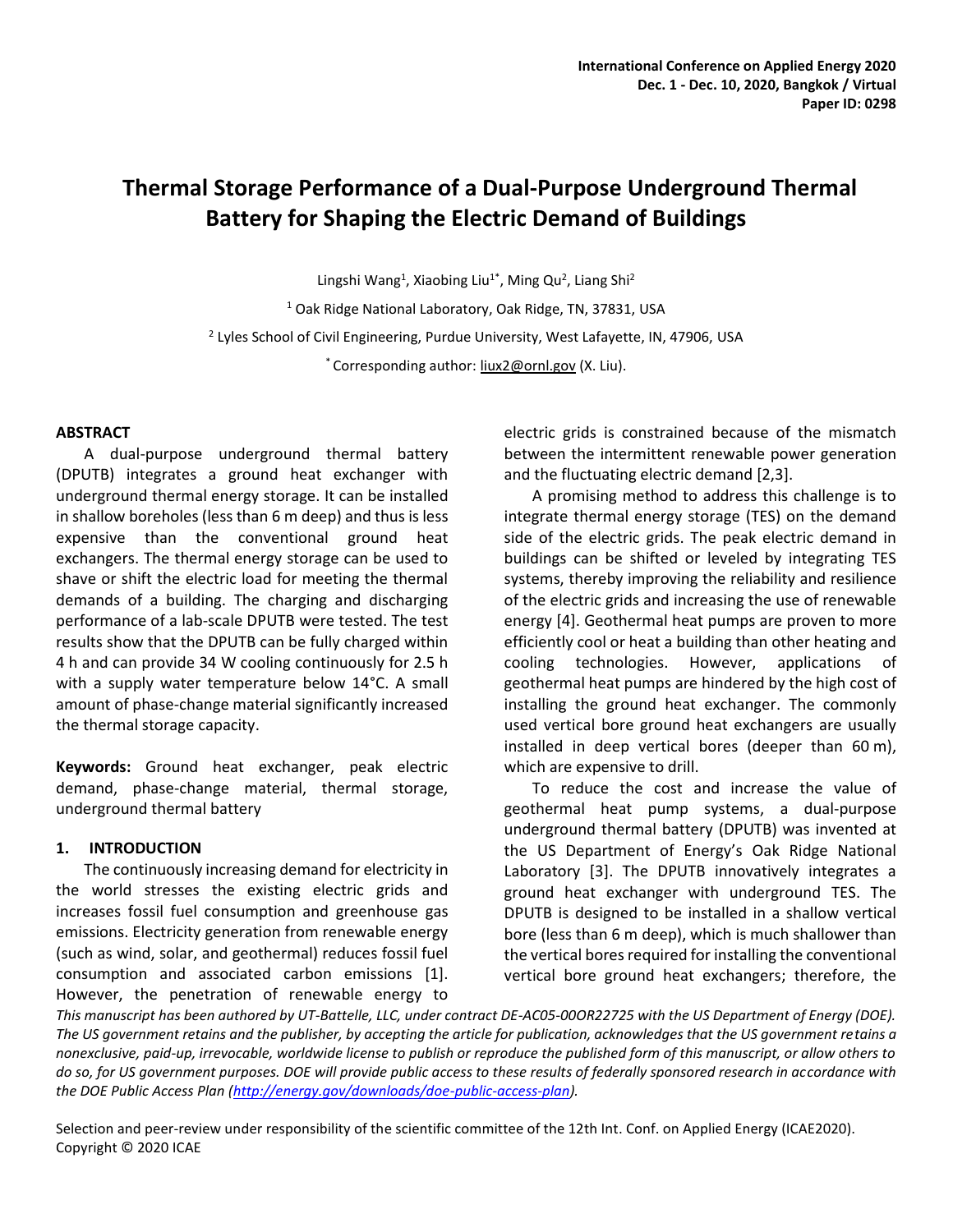installation cost can be largely reduced. To increase TES capacity and improve the heat transfer performance of the TES, encapsulated phase-change materials (PCMs) are used in the TES. Thermal storage performance of the DPUTB in the charging and discharging processes was experimentally investigated.

## **2. EXPERIMENTAL APPARATUS OF A DPUTB**

The schematic of the lab-scale DPUTB and the experimental apparatus are depicted in Figure 1, and Figure 2 is a photo of the actual experimental apparatus.



Figure 1. Schematic of an experimental apparatus for characterizing performance of a lab-scale DPUTB.



Figure 2. Photo of the experimental apparatus for characterizing performance of a lab-scale DPUTB.

The DPUTB consists of an inner tank (*Φ* 9.7 cm × 1.2 m) and an outer tank (*Φ* 20.3 cm × 1.2 m). Both tanks are made with PVC. A total of 27 glass cans (each with a volume of 40 ml) were evenly placed in the inner tank as shown in Figure 1. These cans are filled with a customized PCM made with zinc chloride and other additives. The PCM has a melting temperature of 9°C and its heat of fusion is 70.7 kJ/kg, which was measured through a differential scanning calorimetry test. A long tube was immersed in the inner tank from the top to the bottom to feed cold water during the charging process. The replaced water flows out from the top of the inner tank. During the discharging process, warm water is supplied from the top and the replaced water flows out from the inner tank through the long tube.

The discharge rate of the inner tank  $(Q_d)$  is calculated with Eq. (1). The water flow direction entering/exiting the inner tank is changed by switching the three-way valves shown in Figure 1.

$$
Q_d = m_w c_p (T\_in - T\_out)
$$
 (1)

where  $m_w$  is the water flow rate entering/exiting the inner tank during discharging, *c*<sup>p</sup> is the specific heat of water, *T* in and *T* out are the inlet and outlet temperatures of the inner tank, respectively.

The annulus of the DPUTB (i.e., space between the inner and outer tanks) is filled with water and a helical heat exchanger made with copper is immersed in the water. The helical heat exchanger is coupled with a heater, representing the condenser of a ground source heat pump, and exchanges heat with the water in the annulus, which then transfers heat to the ambient or the ground formation surrounding the DPUTB. To reduce heat loss from the inner tank, a rubber foam with a thickness of 6 mm, which has an R-value of 1, is adhered to the exterior surface of the inner tank. Water in the annulus recovers energy losses from the inner tank, which improves the operational efficiency of the ground source heat pump.

A heater, which is controlled by a transformer, provides the required constant heat input to either the inner tank or the annulus of the DPUTB at a predefined schedule to emulate heat rejection load. A refrigerated recirculating water bath provides chilled water at a constant temperature to the inner tank at a predefined schedule to emulate cooling input. The heat rejection load can also be emulated by supplying warm water maintained at a constant temperature by the water bath.

A thermocouple tree with five thermocouples was inserted into the inner tank to measure the temperature profile of the inner tank along with its height. Another two thermocouple trees were placed in the annulus and on the external surface of the outer tank, respectively, to measure the vertical temperature profiles as shown in Figure 1. The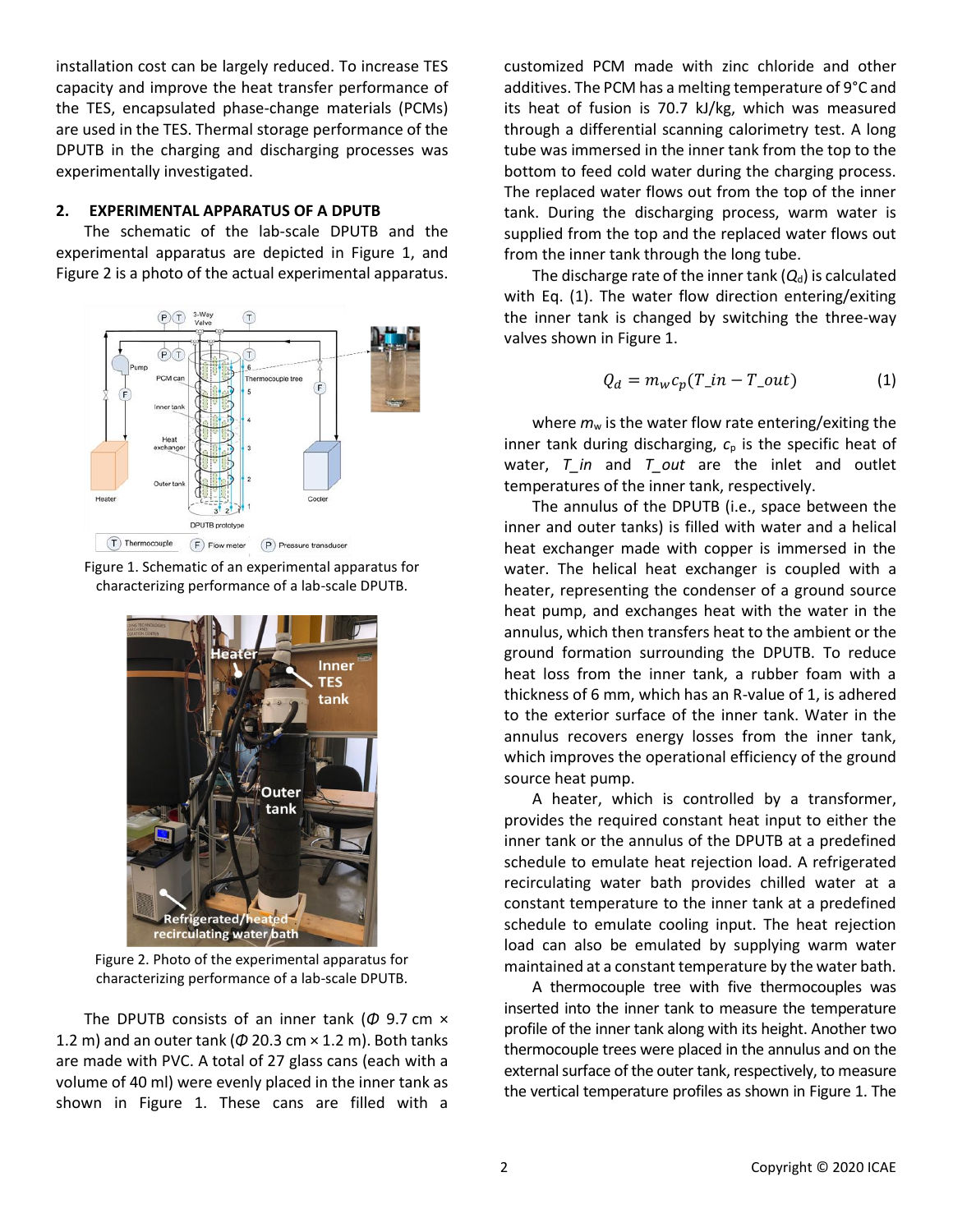flow rates of the chilled water and warm water were measured with two identical flowmeters (Model FTB601B-T, 0.1-2 l/min, ±1%). The inlet and outlet water temperatures at the inner and outer tank were measured with T-type thermocouples. The data acquisition system recorded the measurements at 1-min intervals.

#### **3. EXPERIMENTAL RESULTS AND DISCUSSION**

The thermal storage performance of the inner tank is crucial to the overall performance of the DPUTB. The charging and discharging performance of the inner tank were characterized using the experimental apparatus. The outer tank was not filled with water during the initial tests and the inner tank was exposed to a controlled indoor environment.

At the beginning of the charging test, the inner tank was filled with 20°C water. Chilled water at a temperature of 3.5°C and a flow rate of 0.11 LPM flowed into the inner tank from the water bath. Figure 3 shows the measured temperature of the inner tank during a 4-h charging test. T\_in and T\_out are the inlet and outlet water temperatures of the inner tank, respectively. T\_1 through T\_5 are the five thermocouples evenly distributed on the thermocouple tree from the bottom to the top.



Figure 3. Inner tank temperature during the charging test.

Figure 3 shows the water temperature in the inner tank (T\_1 through T\_5) rapidly became uniform after the first 15 min and is equilibrium to the inlet temperature at the end of the charging process. Ideally, warm water in the tank would be displaced from the bottom to the top by the cold water during the charging process so that the cooling input can all be stored in the tank. In this case, the temperature will stratify along with the height of the tank at the early time of the charging process. However, Figure 3 does not show any significant difference between the measurements of the five thermocouples except in the first 15 min of the test, likely because of the heat transfer from the uninsulated tube immersed in the inner tank.

The temperature difference between the cold water in the tube and the surrounding water introduced a natural convection movement in the tank, which resulted in the mixing of water and a uniform water temperature. The mixing of water will result in some cooling input being released with the water flowing from the tank. An insulated tube may help reduce the heat loss and thus increase the charge rate.

The discharging tests were conducted in two methods: one is to inject water at a constant temperature (14°C) to the inner tank, and the other is to supply a constant heat flux (28 W) to the inner tank. The inner tank temperature change during the two discharging tests is shown in Figure 4. The results indicate that temperature stratification occurred in both tests. As warmer water flowed from the top of the inner tank, it gradually displaced the stored cold water and melted the PCMs, which resulted in the temperature stratification. With the first discharging method, the discharge process lasted for about 1.5 h before the outlet temperature rose to 12°C, whereas in the second method, the outlet temperature took 1.75 h to reach 12°C.



Figure 4. Inner tank temperature during discharging tests in different discharging methods: (a) with a constant inlet water temperature; and (b) with a constant heat flux.

Figure 5 shows the discharge rate of the two discharging methods during 2.5 h of discharging tests. The discharge rate of the constant inlet temperature method was 60 W at the beginning while it decreased and gradually approached zero at the end of the discharge process. The reason for the gradual decrease of the discharge rate is the temperature difference